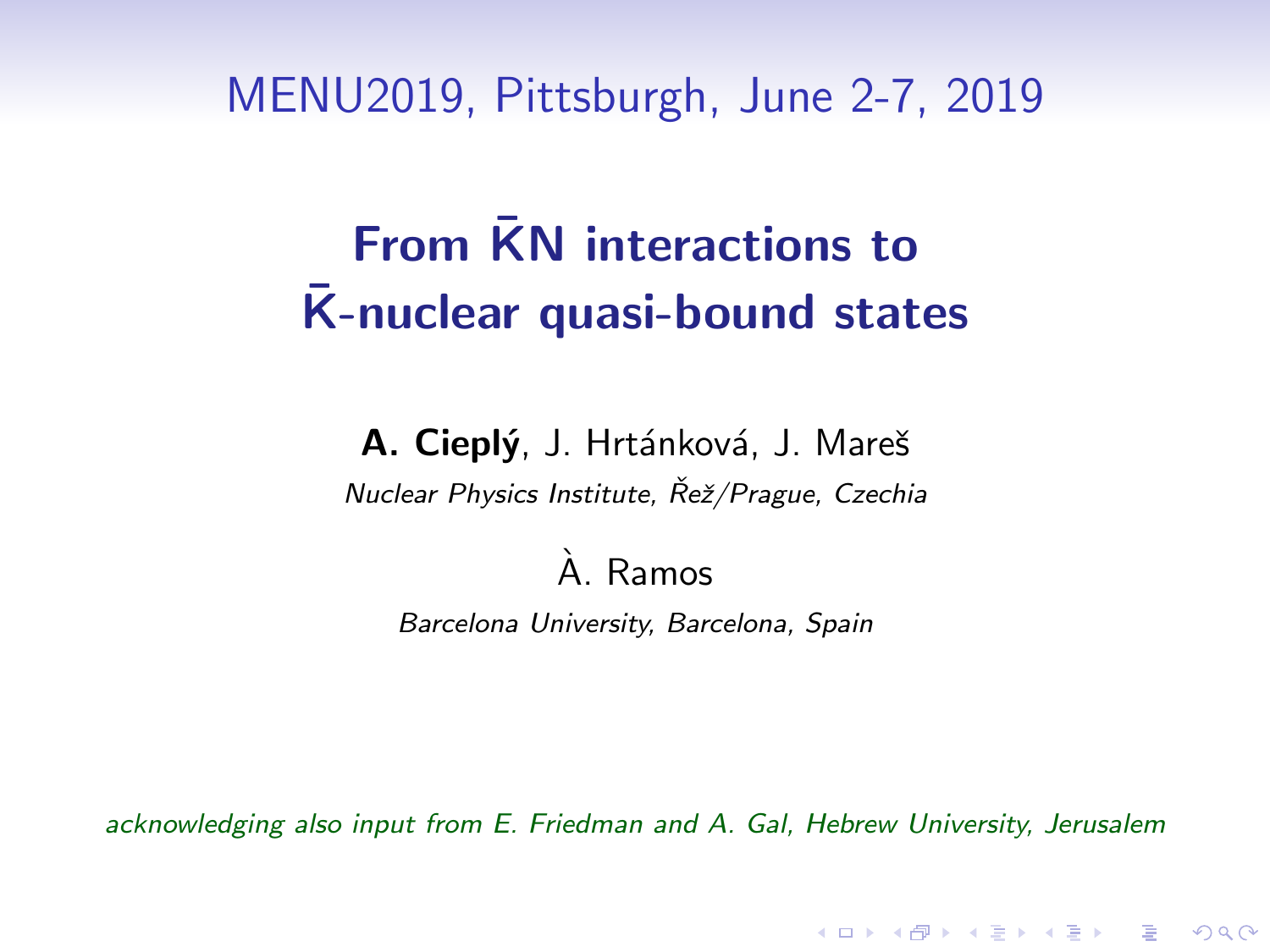# **Outline**

**KORK ERKER ADE YOUR** 

- $\textcolor{red}{\bullet}$  Chirally motivated  $\textcolor{red}{\mathcal{K}^-N}$  approaches
- $2 K^- N$  treatment in nuclear medium
- <sup>3</sup> Kaonic atoms (and what we can learn from them)
- <sup>4</sup> Kaonic nuclei predictions
- **5** Modelling the in-medium  $K$ <sup>–</sup> NN absorption
- **6** Summary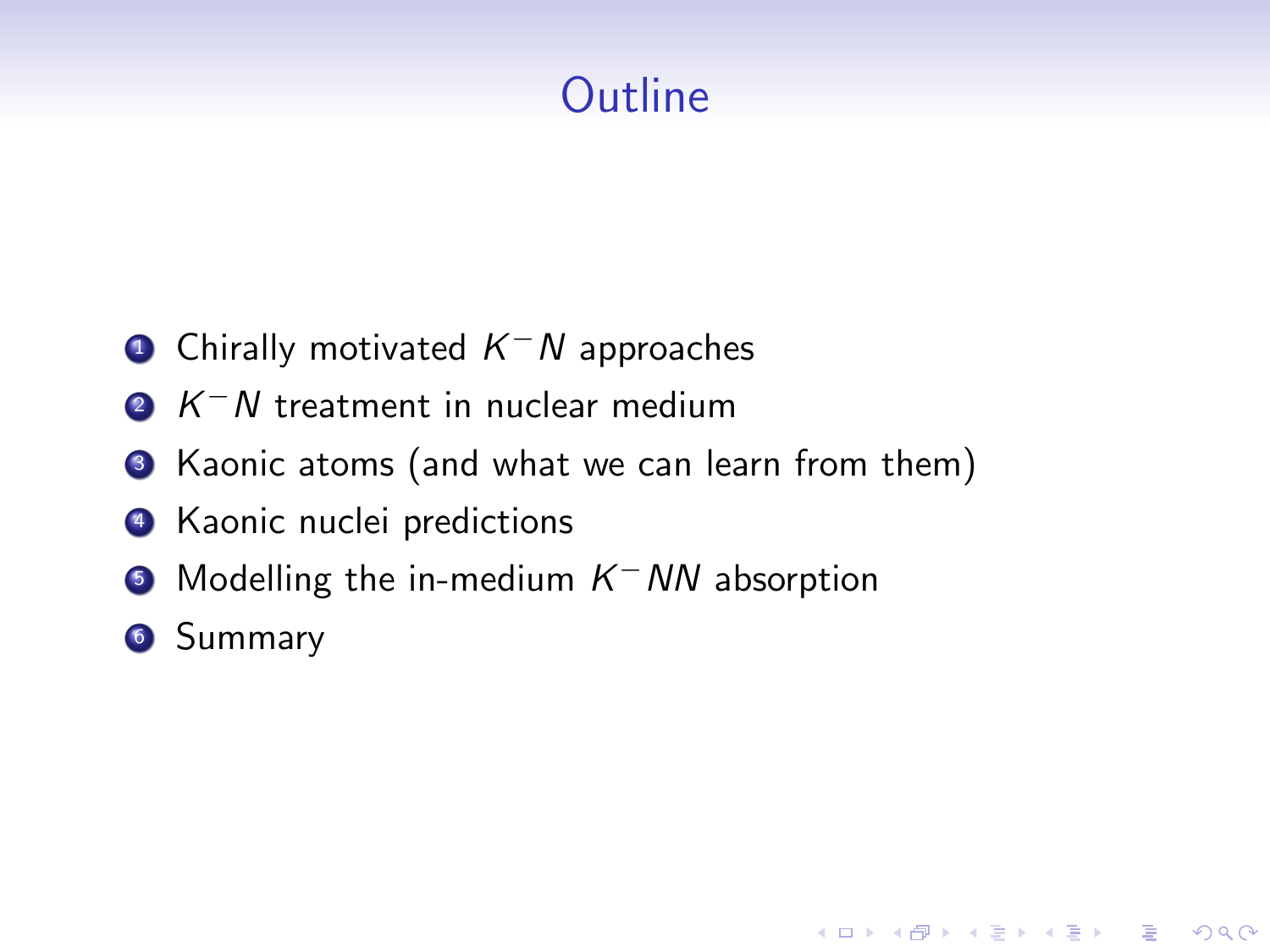# Chirally motivated  $K^-N$  approaches

 $\overline{K}N - \pi \Sigma$  system  $(+ \pi \Lambda, \eta \Lambda, \eta \Sigma, K \Xi)$ 

meson octet - baryon octet coupled channels interactions adding the meson singlet for  $\eta N$ ,  $\eta' N$  - P. Bruns, A. C., arXiv:1903.10350[nucl-th]

- **•** strongly interacting multichannel system with an s-wave resonance, the  $\Lambda(1405)$ , just below the  $K^-p$  threshold
- modern theoretical treatment based on effective chiral Lagrangians
- **•** effective potentials constructed to match the chiral meson-baryon amplitudes up to LO or NLO order
- Lippmann-Schwinger (or Bethe-Salpeter) equation to sum the major part of the perturbation series
- low energies around threshold only s-wave considered in most approaches

$$
T = V + V G T
$$



**KORK (FRAGE) EL POLO**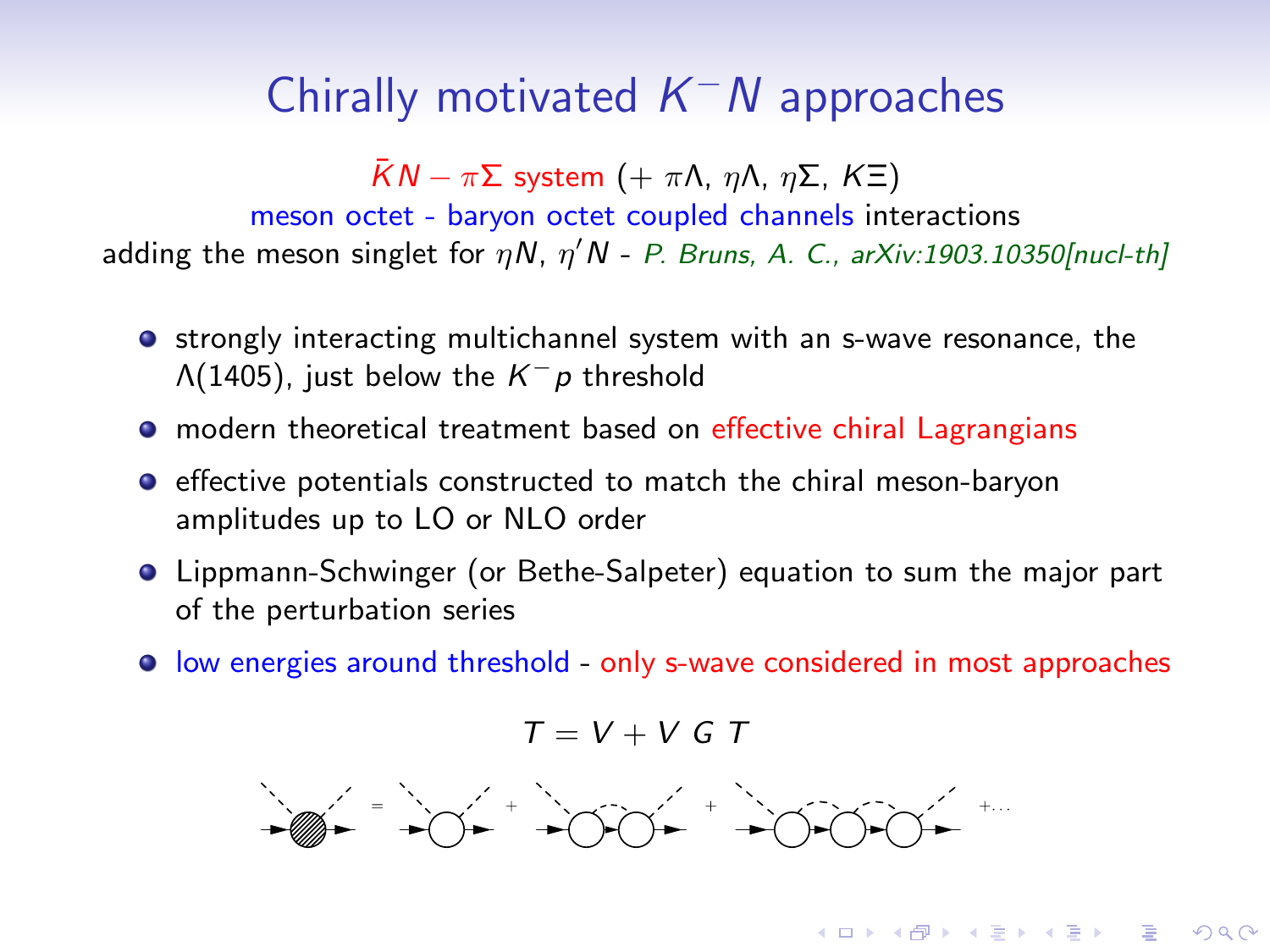# Chirally motivated  $K^-N$  approaches

- **o** Kyoto-Munich (KM) Y. Ikeda, T. Hyodo, W. Weise, Nucl. Phys. A 881 (2012) 98
- $\odot$  Murcia  $(M_1, M_{II})$ Z. H. Guo, J. A. Oller, Phys. Rev. C 87 (2013) 035202
- $\bullet$  Bonn  $(B_2, B_4)$ M. Mai, U.-G. Meißner - Eur. Phys. J. A 51 (2015) 30
- **•** Prague (P) A. C., J. Smejkal, Nucl. Phys. A 881 (2012) 115
- **•** Barcelona (BCN) A. Feijoo, V. Magas, A. Ramos, Phys. Rev. C 99 (2019) 035211 `

Model parameters (couplings, inverse interaction ranges or subtraction constants) fixed in fits to low energy  $K^-p$  data (and more in some cases).

Comparative analysis of the first four approaches presented in A. C., M. Mai, U.-G. Meißner, J. Smejkal - Nucl. Phys. A 954 (2016) 17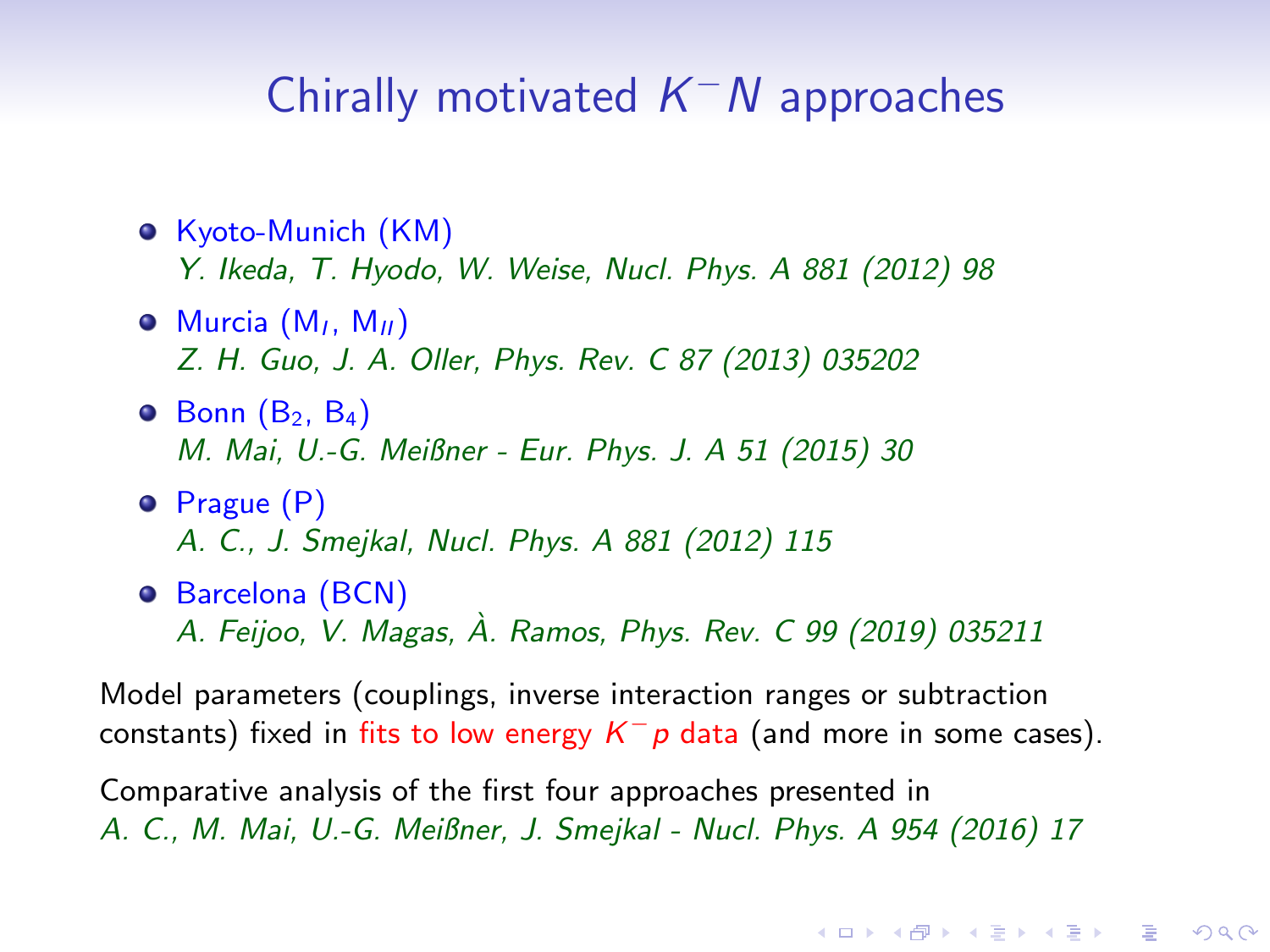# $K^-p$  data (at and above threshold)



low energy cross sections: threshold branching ratios:

$$
\gamma = \frac{\Gamma(K^- \rho \to \pi^+ \Sigma^-)}{\Gamma(K^- \rho \to \pi^- \Sigma^+)} = 2.36 \pm 0.04
$$

$$
R_{\rm c} = \frac{\Gamma(\mathcal{K}^- \rho \to {\rm charged})}{\Gamma(\mathcal{K}^- \rho \to {\rm all})} = 0.664 \pm 0.011
$$

$$
R_{\rm n} = \frac{\Gamma(K^- \rho \to \pi^0 \Lambda)}{\Gamma(K^- \rho \to \text{neutral})} = 0.189 \pm 0.015
$$

#### kaonic hydrogen:

$$
\Delta E_N(1s) = 283 \pm 36(stat.) \pm 6(syst.)
$$
 eV  
 $\Gamma(1s) = 541 \pm 89(stat.) \pm 22(syst.)$  eV



 $299$ **K ロ ト K 伊 ト K ヨ ト** Þ Ε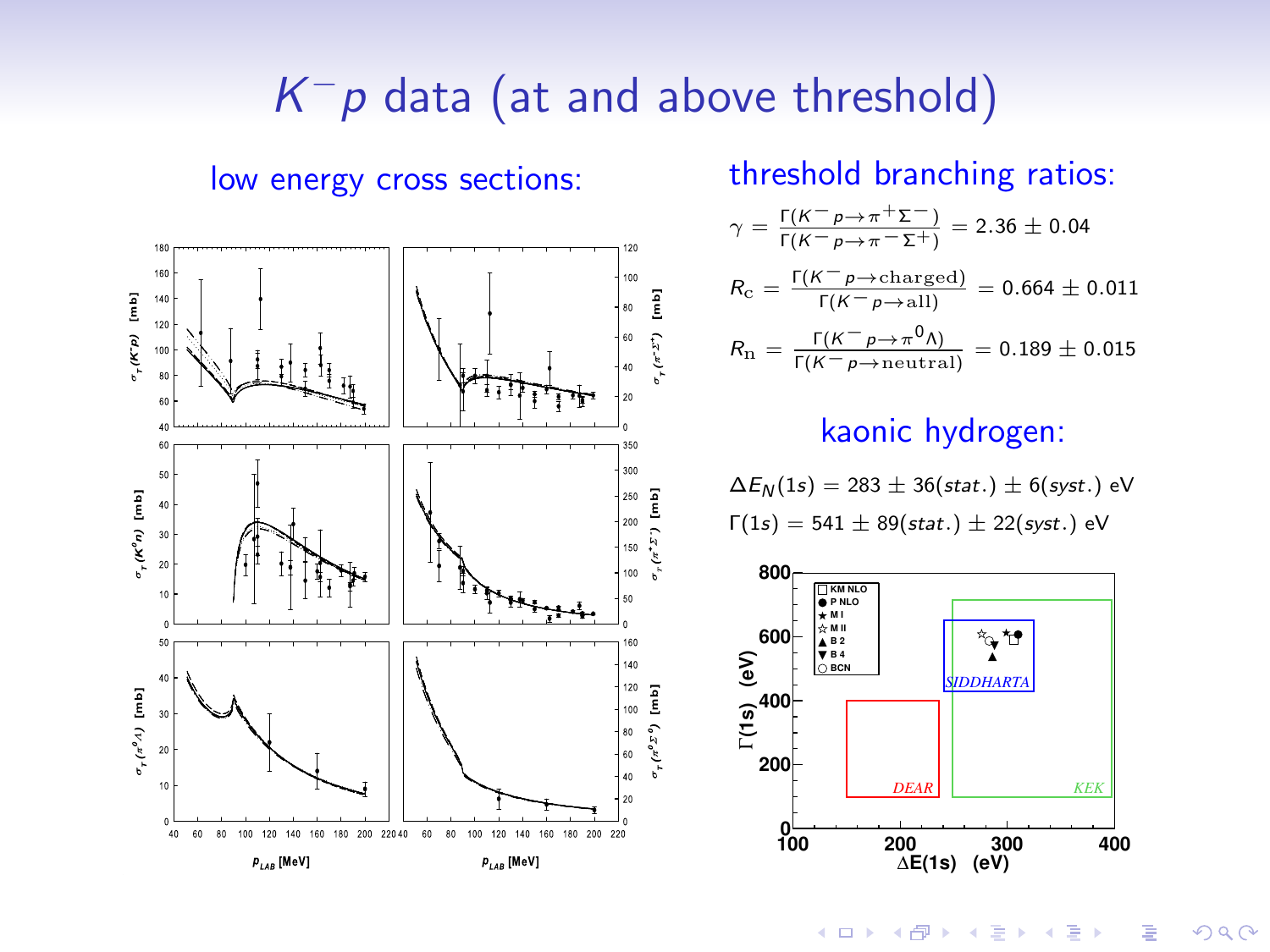# Model predictions -  $K^-N$  amplitudes (free space)

#### $K^-p$  and  $K^-n$  elastic amplitudes



 $B_2$  (dotted, purple),  $B_4$  (dot-dashed, red),  $M_1$  (dashed, blue),  $M_{II}$  (long-dashed, green), P (dot-long-dashed, violet), BCN (dot-dot-dashed, brown), KM (continuous, black)

 $\mathbf{A} \equiv \mathbf{A} + \mathbf{B} + \mathbf{A} + \mathbf{B} + \mathbf{A} + \mathbf{B} + \mathbf{A} + \mathbf{B} + \mathbf{A} + \mathbf{B} + \mathbf{A} + \mathbf{B} + \mathbf{A} + \mathbf{B} + \mathbf{A} + \mathbf{B} + \mathbf{A} + \mathbf{B} + \mathbf{A} + \mathbf{B} + \mathbf{A} + \mathbf{B} + \mathbf{A} + \mathbf{B} + \mathbf{A} + \mathbf{B} + \mathbf{A} + \mathbf{B} + \mathbf{A} + \mathbf{B} + \math$ 

 $2990$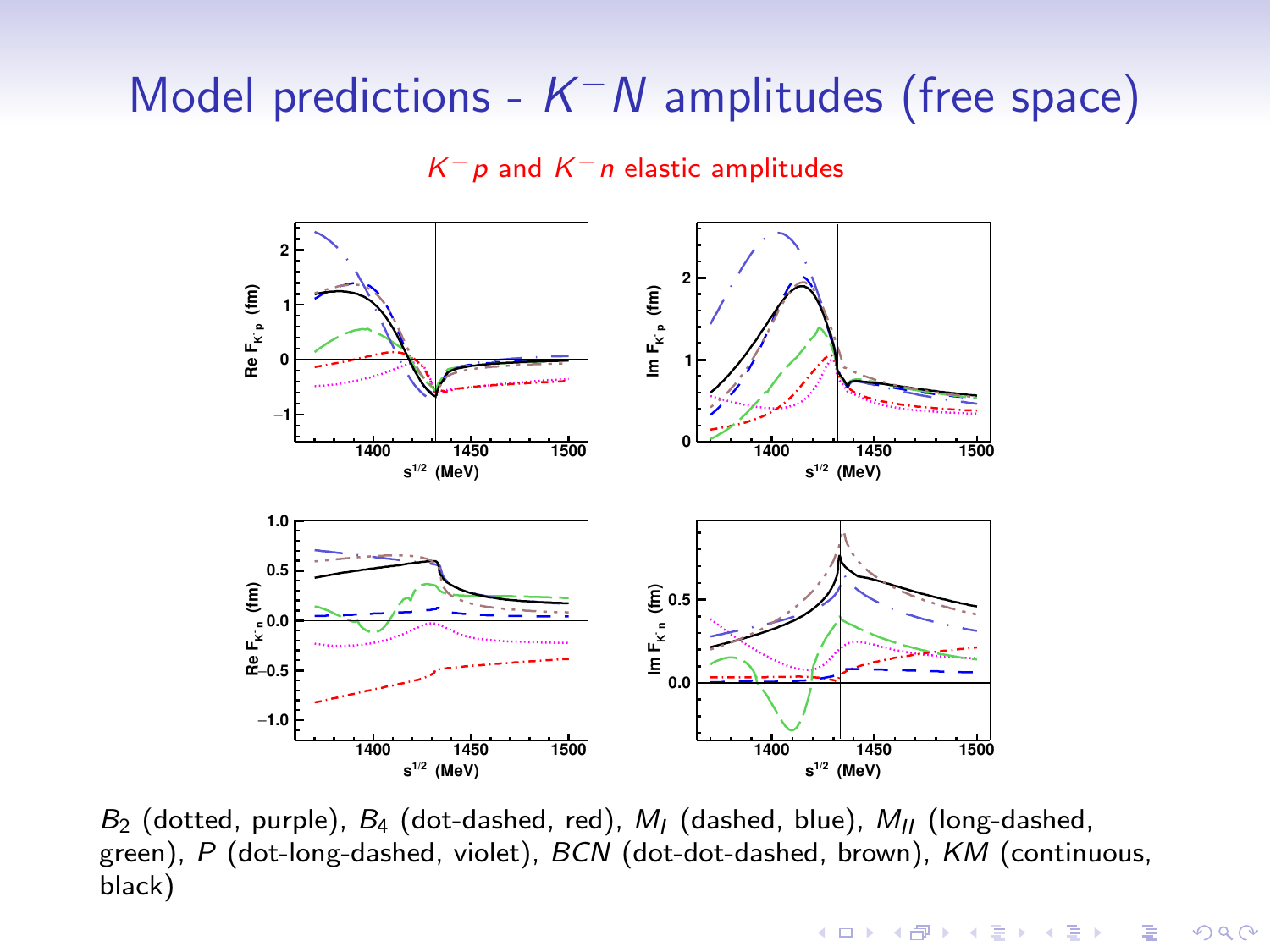# In-medium  $K^-N$  amplitudes

nuclear medium impact: Pauli (anti)correlations, hadron self-energies

**• WRW** method (based on multiple scattering theory) T. Wass, M. Rho, W. Weise, Nucl. Phys. A 617 (1997) 449

$$
F_1 = \frac{\frac{\sqrt{s}}{m_N} F_{K-n}(\sqrt{s})}{1 + \frac{1}{4} \xi_k \frac{\sqrt{s}}{m_N} F_{K-n}(\sqrt{s}) \rho}, \quad F_0 = \frac{\frac{\sqrt{s}}{m_N} [2F_{K-p}(\sqrt{s}) - F_{K-n}(\sqrt{s})]}{1 + \frac{1}{4} \xi_k \frac{\sqrt{s}}{m_N} [2F_{K-p}(\sqrt{s}) - F_{K-n}(\sqrt{s})] \rho}
$$
  
where  $\xi_k = \frac{9\pi}{\rho_F^2} 4 \int_0^\infty \frac{dt}{t} \exp(iqt) j_1^2(t), \quad q = \frac{1}{\rho_F} \sqrt{\omega_{K-}^2 - m_{K-}^2}.$ 

 $\bullet$  P + Pauli + SE model (Green function integral modified) A. C., E. Friedman, A. Gal, D. Gazda, J. Mareš, Phys. Rev. C 84 (2011) 045206 A. C., J. Smejkal, Nucl. Phys. A 881 (2012) 115

$$
F_{ij}(\sqrt{s};\rho)=\left[V^{-1}(\sqrt{s})-G(\sqrt{s};\rho)\right]_{ij}^{-1}
$$

$$
G_j(\sqrt{s};\rho) = -4\pi \int_{\Omega_j(\rho)} \frac{d^3 p}{(2\pi)^3} \frac{g_j^2(\rho)}{p_j^2 - p^2 - \Pi_j(\sqrt{s}, \vec{p}; \rho) + i0}
$$

**KORK ERKER ADE YOUR**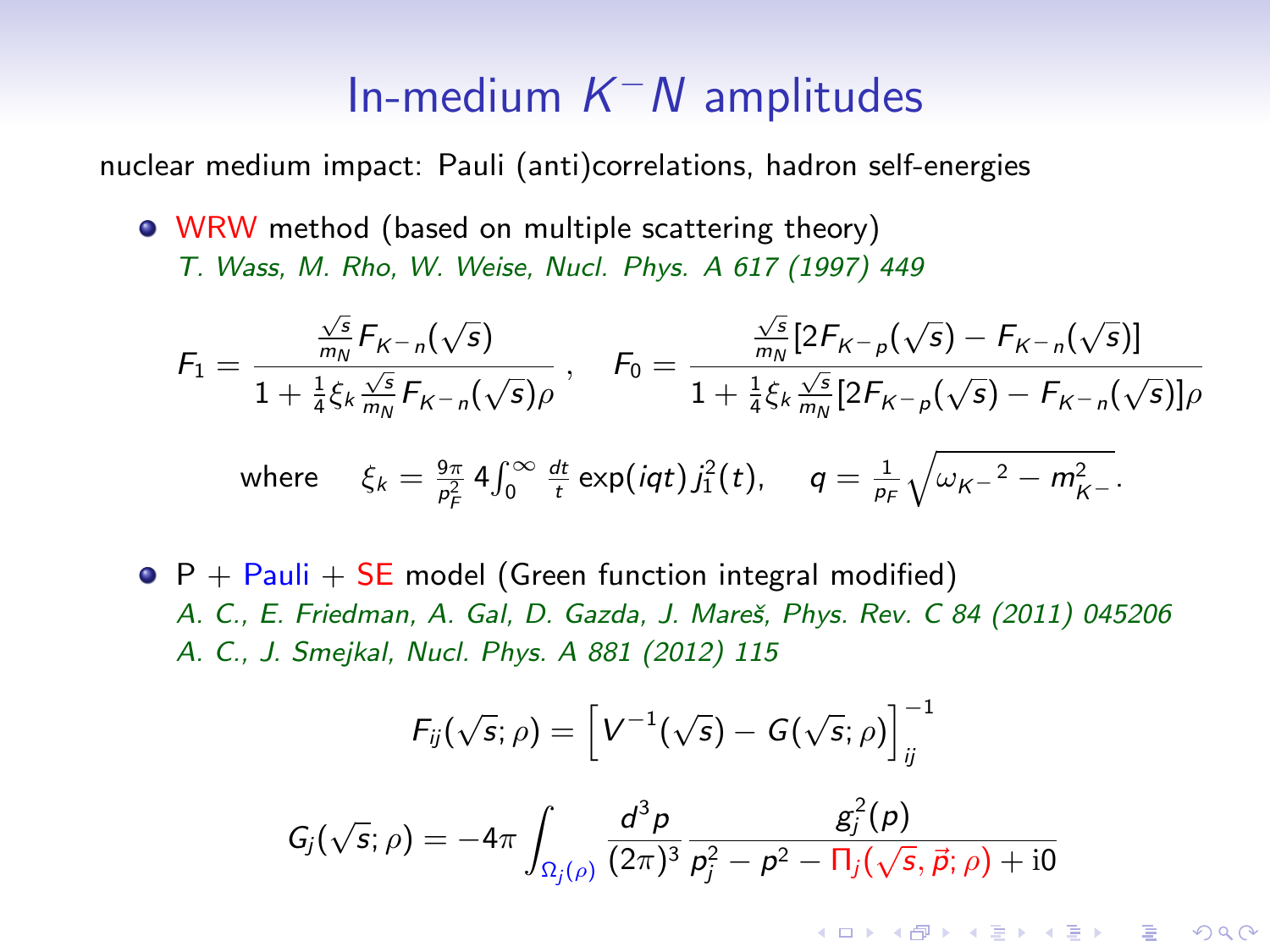# In-medium  $K^-N$  amplitudes



Energy dependence of reduced free-space (dotted line)  $f_{K-N} = \frac{1}{2}(f_{K-p} + f_{K-n})$ amplitude compared with WRW modified amplitude (solid line), Pauli blocked (dashed line), and  $Pauli + SE$  (dot-dashed line) modified amplitude for  $\rho_0 = 0.17$  fm $^{-3}$  in the P model.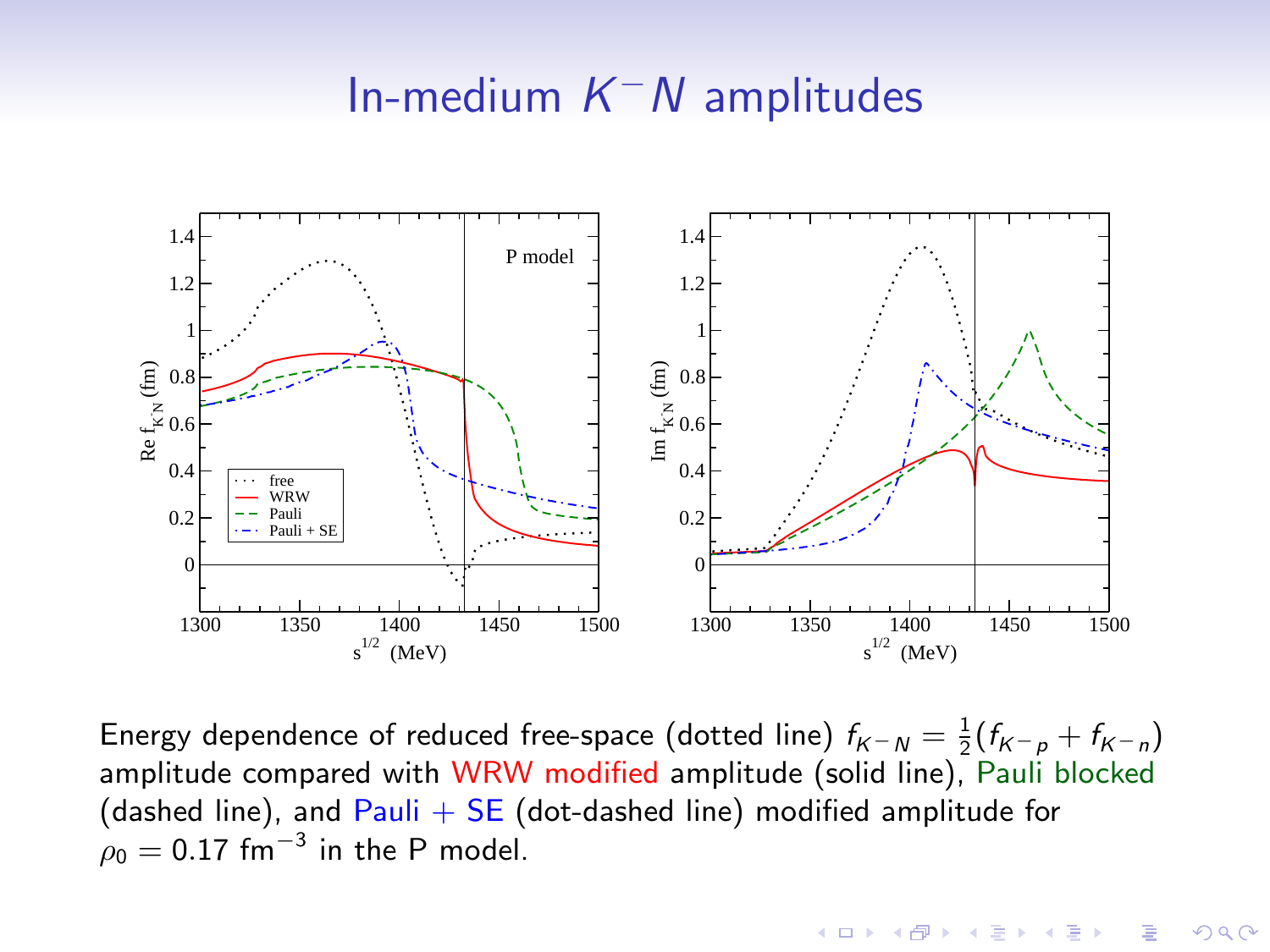# K <sup>−</sup>-nuclear optical potential

coherent sum of  $\bar{K}N$  scatterings:  $\left| V_{\rm opt}^{(1)} \approx t_{\bar{K}N} \, \rho \right|$ 

$$
\Pi_{K^{-}} = 2\text{Re}(\omega_{K^{-}})V_{K^{-}}^{(1)} = -4\pi \left(F_0 \frac{1}{2}\rho_p + F_1 \left(\frac{1}{2}\rho_p + \rho_n\right)\right)
$$

 $F_0$  and  $F_1$  – isospin 0 and 1 in-medium  $K^-N$  amplitudes

amplitudes evaluated at energies shifted with respect to the two-body ones!

- the amplitudes are a function of  $\sqrt{s}$ ,  $s = (E_N + E_{K^-})^2 (\vec{p}_N + \vec{p}_{K^-})^2$
- $K^-N$  c.m. frame  $\rightarrow K^-$ -nucleus frame, where  $\vec{p}_N + \vec{p}_{K^-} \neq 0$

$$
\sqrt{s} = E_{th} - B_N \frac{\rho}{\bar{\rho}} - \frac{\mu_{KN}}{m_K} \left[ B_{K^-} \frac{\rho}{\rho_{max}} + 23 \left( \frac{\rho}{\bar{\rho}} \right)^{2/3} + V_C \left( \frac{\rho}{\rho_{max}} \right)^{1/3} \right] + \frac{\mu_{KN}}{m_N} \text{Re} V_{K^-}(r)
$$

$$
B_N = 8.5 \text{ MeV} \text{ and } \mu_{KN} = m_N m_K / (m_N + m_K)
$$
  
low-density limit  $\delta \sqrt{s} \rightarrow 0$  as  $\rho \rightarrow 0$ , where  $\delta \sqrt{s} = \sqrt{s} - E_{th}$ .  
A. C., E. Friedman, A. Gal, D. Gazda, J. Mareš, PLB 702 (2011) 402

 $\bullet$  B<sub>K</sub>− and  $V_{K^-}$   $\Rightarrow$  self-consistency scheme in  $\bar{K}$ -nuclear applications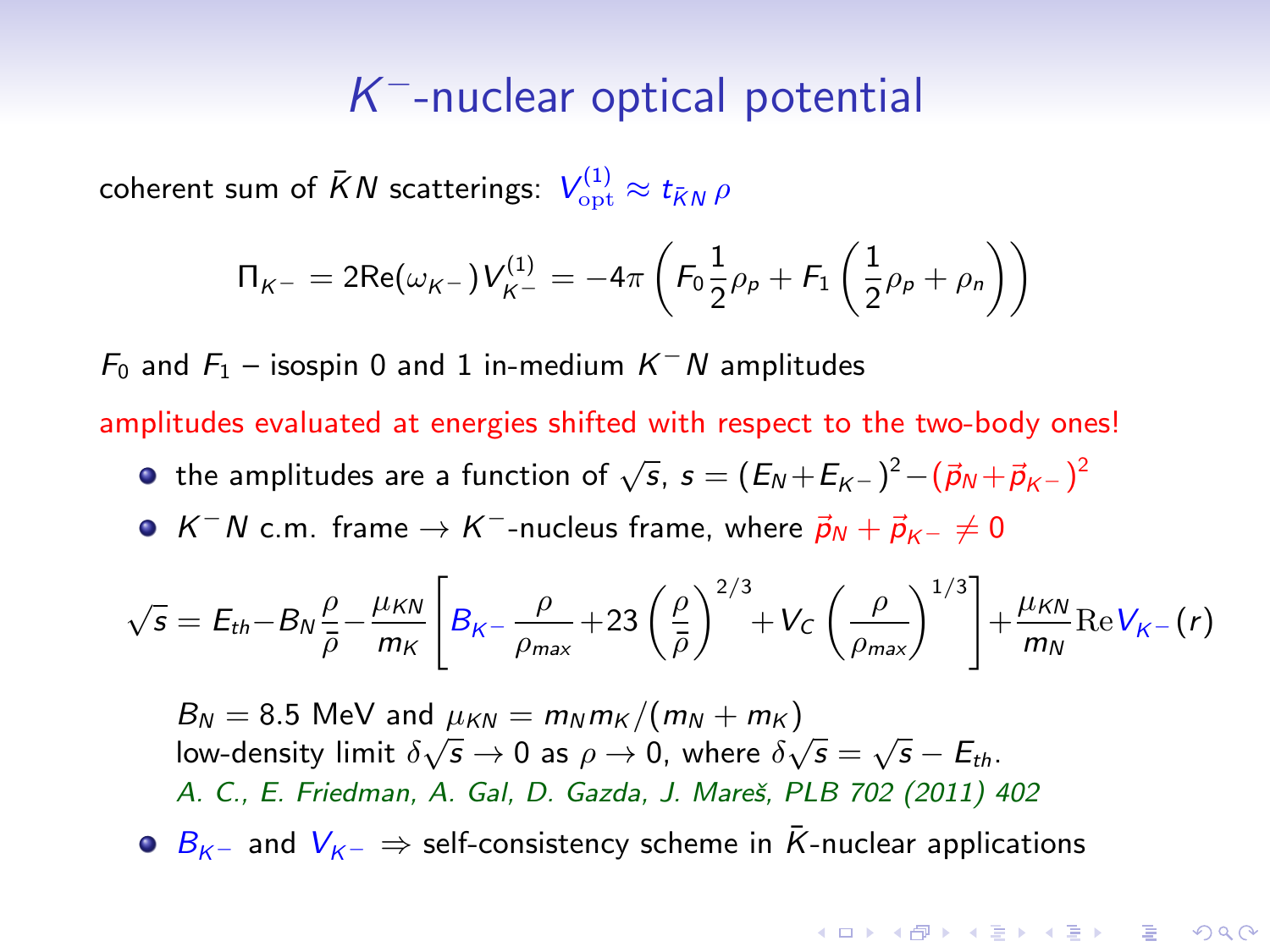# K <sup>−</sup>-nuclear optical potential



K<sup>-</sup> nuclear potential in <sup>40</sup>Ca calculated using K<sup>-</sup>N P amplitudes at threshold n Thuclear potential in Tea calculated using n TV F amplitudes at threshold<br>(dashed lines) and with √s (solid lines), in two in-medium versions: WRW (left panel) and including Pauli blocking and hadron self-energies (right panel).

The  $K^-$  absorption (Im  $V_{K^-}$ ) is suppressed in nuclear matter.  $\overline{K}$ -nuclear states probe energies 50-100 MeV below the  $\overline{K}N$  threshold!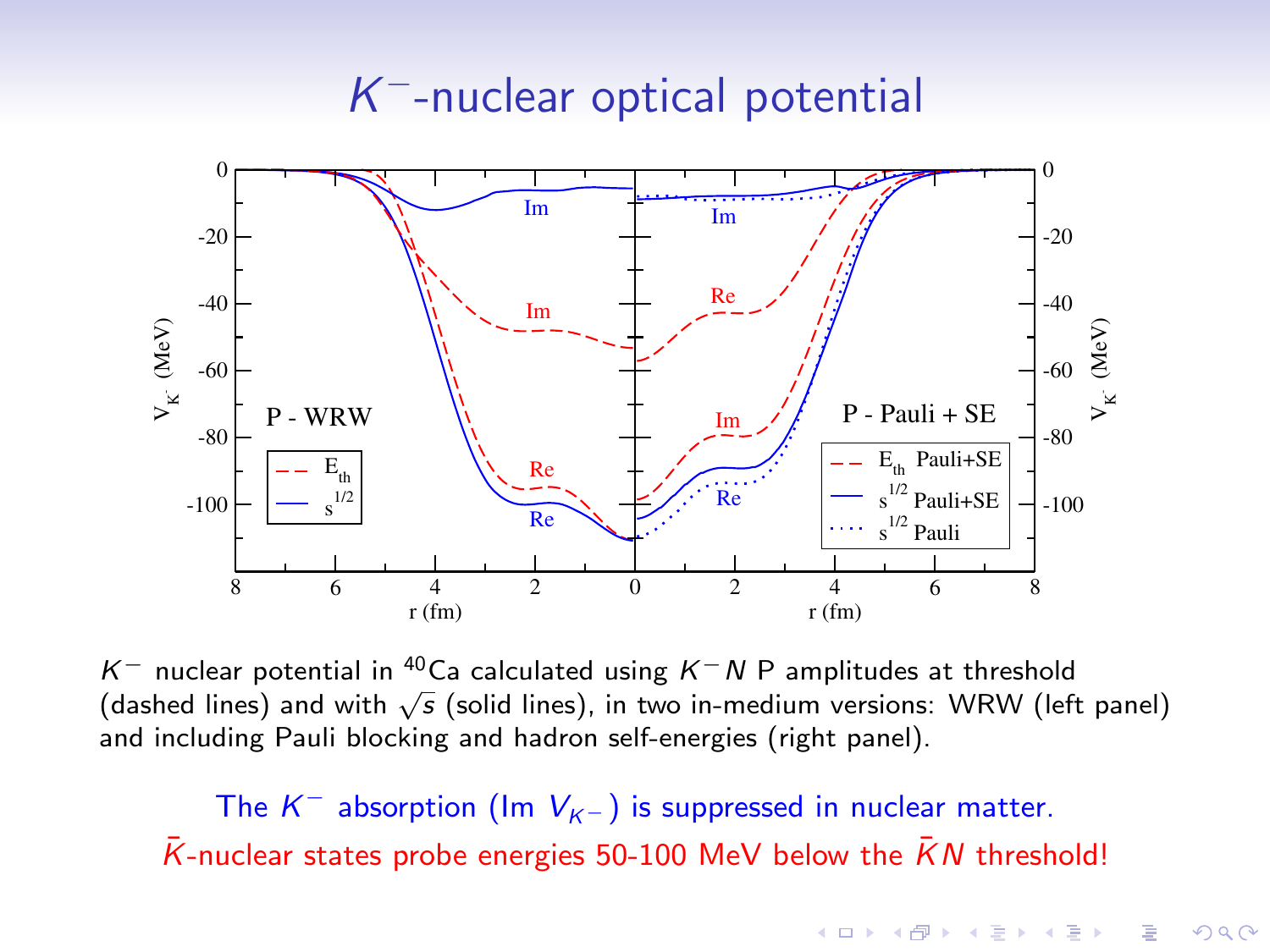# resume on  $K^-$  in nuclear matter

chirally motivated  $K^-N$  amplitudes in a free space ⇓ in-medium  $K^-N$  amplitudes ⇓  $K^-$ -nuclear optical potential ⇓ solve the Klein-Gordon equation to get  $\mathcal{K}^-$ -nuclear (or atomic) states

- accounting for Pauli principle (and hadron self-energies)
- **EXECUTE:** energy dependence of the optical potential treated self-consistently
- only processes on one nucleon accounted for in the  $V_{\rm opt}^{(1)}\approx t_{\bar KN}\,\rho$  potential

**A O A G A 4 O A C A G A G A 4 O A C A**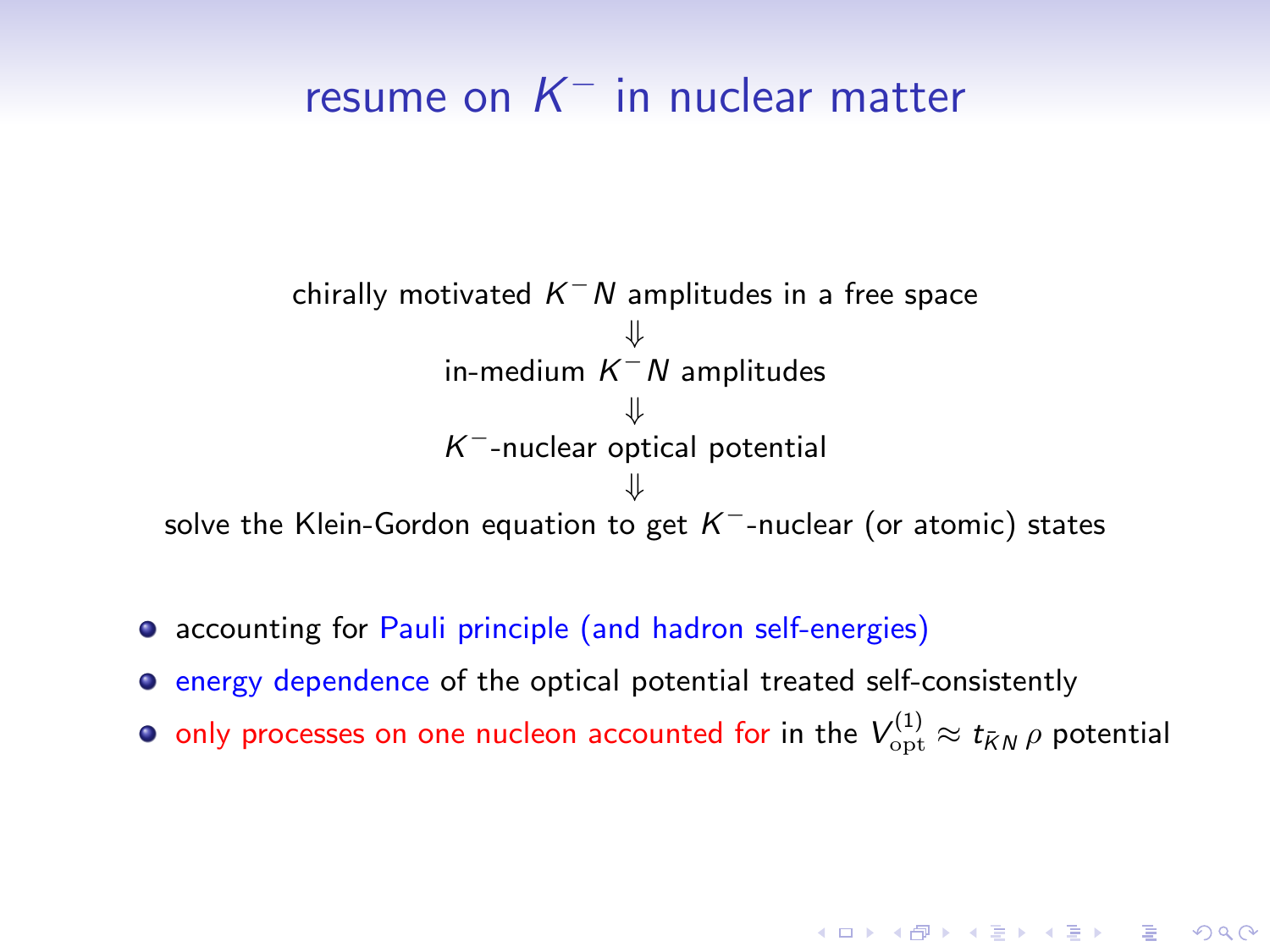#### E. Friedman, A. Gal, NPA 959 (2017) 66 :

- $\chi^2$  fits to kaonic atoms data (energy shifts, widths and yields  $=$  upper level widths) presented
- optical potentials  $V_{K^-} = V_{K^-}^{(1)}$  constructed from the chirally motivated amplitudes fail to describe the data
- $K^-$  interactions with two and more nucleons are needed, e.g.  $K^- + N + N \rightarrow Y + N$

$$
2\text{Re}(\omega_{K^-})V_{K^-}^{(2)} = -4\pi B \left(\frac{\rho}{\rho_0}\right)^{\alpha} \rho
$$

**A O A G A 4 O A C A G A G A 4 O A C A** 

where B is a complex parameter and  $\alpha$  is positive

total  $K^-$  optical potential  $V_{K^-} = V_{K^-}^{(1)} + V_{K^-}^{(2)}$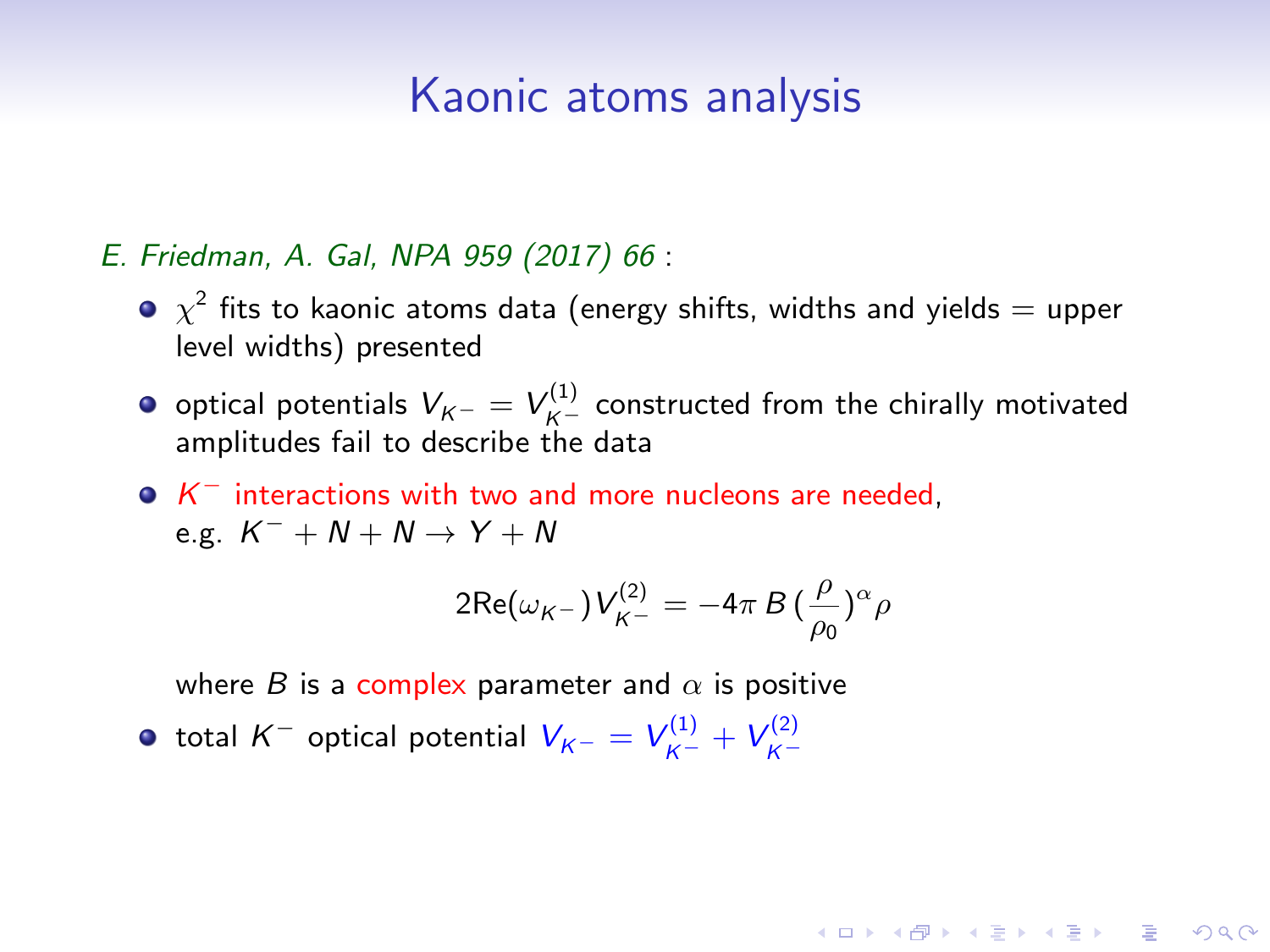Fits to 65 kaonic atoms data points when single-nucleon amplitudes are supplemented with a  $B(\rho/\rho_{0})^{\alpha}\rho$  term representing multinucleon absorptions.

|              | P <sub>1</sub> | KM1            | P <sub>2</sub> | KM <sub>2</sub> |
|--------------|----------------|----------------|----------------|-----------------|
| $\alpha$     | 1              | 1              | $\mathfrak{D}$ | 2               |
| $ReB$ (fm)   | $-1.3 \pm 0.2$ | $-0.9 \pm 0.2$ | $-0.5 \pm 0.6$ | $0.3 \pm 0.7$   |
| $Im B$ (fm)  | $1.5 + 0.2$    | $1.4 \pm 0.2$  | $4.6 \pm 0.7$  | $3.8 + 0.7$     |
| $\chi^2(65)$ | 125            | 123<br>125     |                | 123             |
|              |                |                |                |                 |
|              | <b>B2</b>      | <b>B4</b>      | M <sub>1</sub> | M <sub>2</sub>  |
| $\alpha$     | 0.3            | 0.3            | 0.3            | 1               |
| $ReB$ (fm)   | $2.4 \pm 0.2$  | $3.1 \pm 0.1$  | $0.3 \pm 0.1$  | $2.1 \pm 0.2$   |
| $Im B$ (fm)  | $0.8 + 0.1$    | $0.8 + 0.1$    | $0.8 + 0.1$    | $1.2 \pm 0.2$   |

All six  $\bar{K}N$  models acceptable?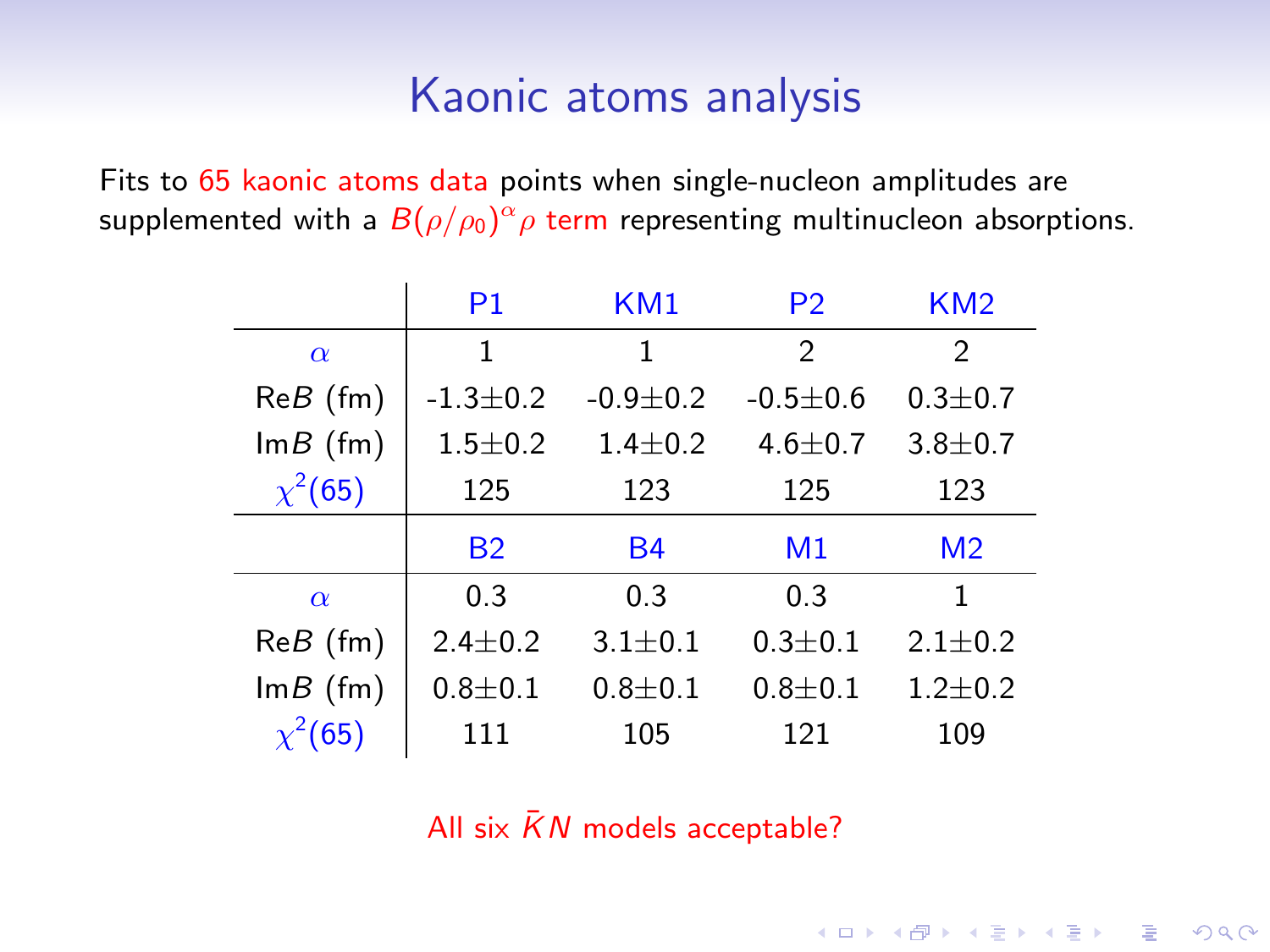additional constrain introduced by Friedman and Gal, single vs. multinucleon fraction for absorption at rest

the experimental fractions of multinucleon absorptions at rest:

- $0.26 \pm 0.05$  (C, F, Br) H. Davis et al., Nuovo Cimento 53 (1968) 313 (Berkeley)
- $\bullet$  0.28  $\pm$  0.03 (Ne) J.W. Moulder et al., Nucl. Phys. B35 (1971) 332 (BNL)
- $\bullet$  0.19  $\pm$  0.03 (C) C. Vander Velde-Wilquet et al., Nuovo Cimento 39A (1977) 538 (CERN)

Fraction of single-nucleon absorption  $0.75 \pm 0.05$  (average value) applied in the kaonic atoms analysis.

**KORK ERKER ADE YOUR**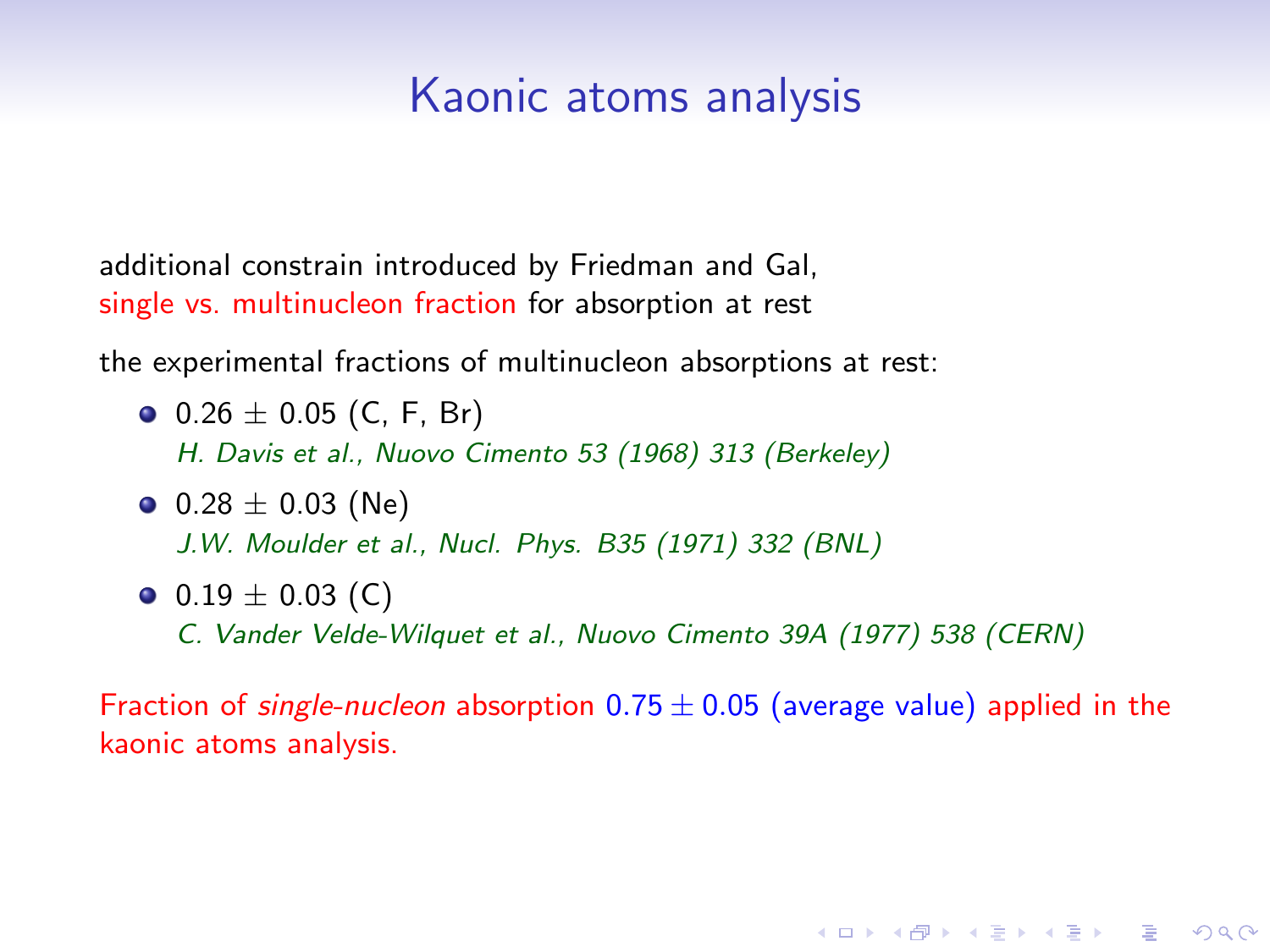

Fraction of single-nucleon absorption for the chiral approaches. Solid circles for lower states, open squares for upper states. Left: B2, B4, M1 and M2, Right: P1, KM1 for  $\alpha = 1$  (solid) and P2, KM2 for  $\alpha = 2$  (dashed).

 $\mathbf{A} \equiv \mathbf{A} + \mathbf{A} + \mathbf{B} + \mathbf{A} + \mathbf{B} + \mathbf{A} + \mathbf{B} + \mathbf{A} + \mathbf{B} + \mathbf{A} + \mathbf{B} + \mathbf{A} + \mathbf{B} + \mathbf{A} + \mathbf{B} + \mathbf{A} + \mathbf{B} + \mathbf{A} + \mathbf{B} + \mathbf{A} + \mathbf{B} + \mathbf{A} + \mathbf{B} + \mathbf{A} + \mathbf{B} + \mathbf{A} + \mathbf{B} + \mathbf{A} + \mathbf{B} + \mathbf{A} + \math$ 

 $2990$ 

Only P and KM models found acceptable by the F+G analysis. Preliminarily, the BCN model is acceptable too.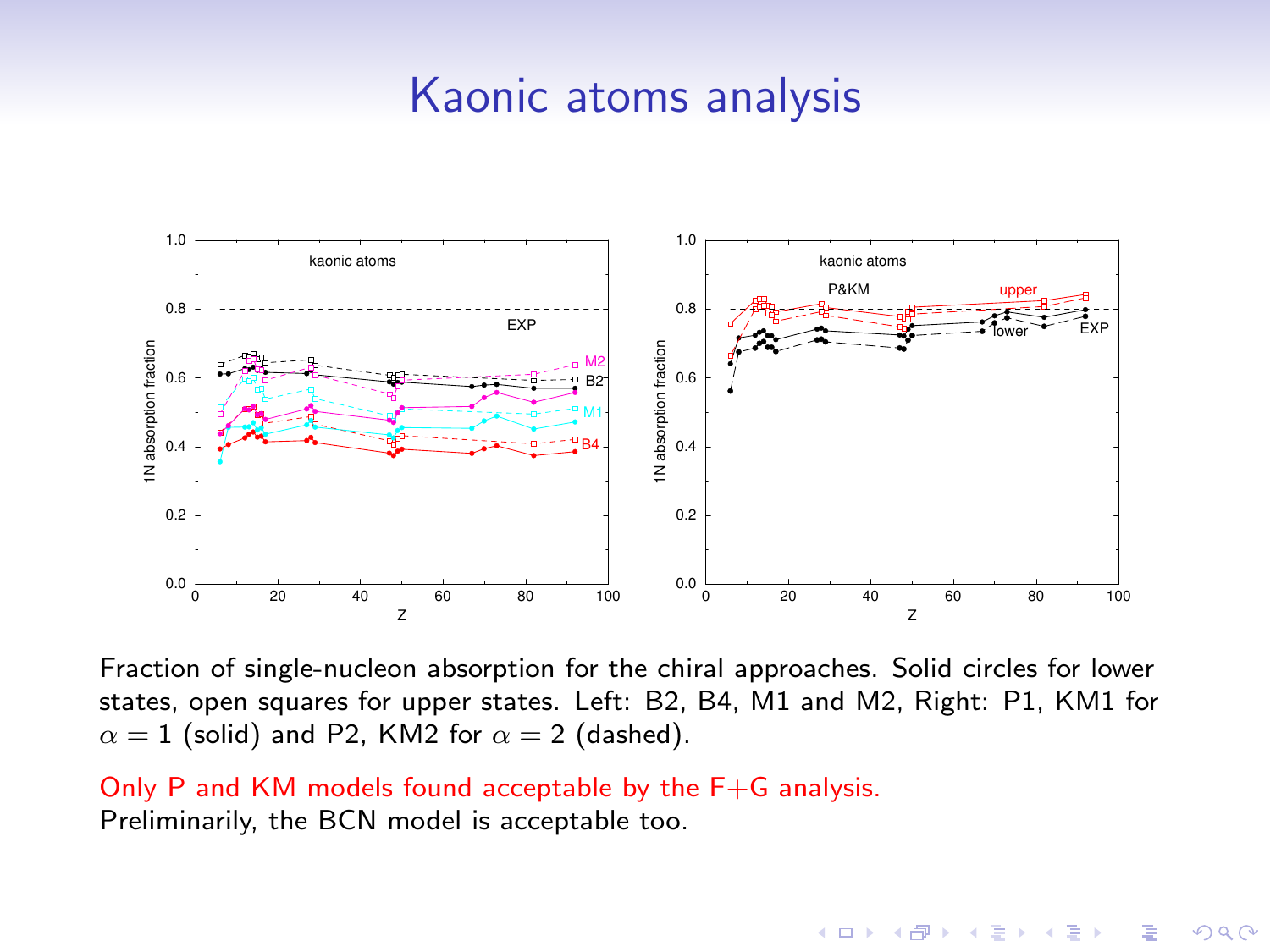# K <sup>−</sup>-nuclear quasi-bound states

- **In calculations of kaonic nuclei, the nucleus is described within an RMF** model, D. Gazda, J. Mareš, Nucl. Phys. A 881 (2012) 159
- $\bullet$  ImB multiplied by a kinematical suppression factor to account for phase space reduction.
- The kaonic atoms analysis also demonstrated that the  $K^-$  optical potential is reasonably well determined only up to  $\rho \sim 0.5 \rho_0$ .
- Two limiting cases for  $V_{K^-}^{(2)}$  considered in calculations of kaonic nuclei:
	- full density option  $(\mathsf{FD}) B(\rho/\rho_0)^\alpha \rho$  form in the entire nucleus
	- half density limit  $(HD)$  fix  $V_{K^-}^{(2)}$  at constant value  $V_{K^-}^{(2)}(0.5\rho_0)$ for  $\rho(r) > 0.5\rho_0$

**KORKAR KERKER EL VOLO** 

J. Hrtánková, J. Mareš, PLB 770 (2017) 342; PRC 96, 015205 (2017)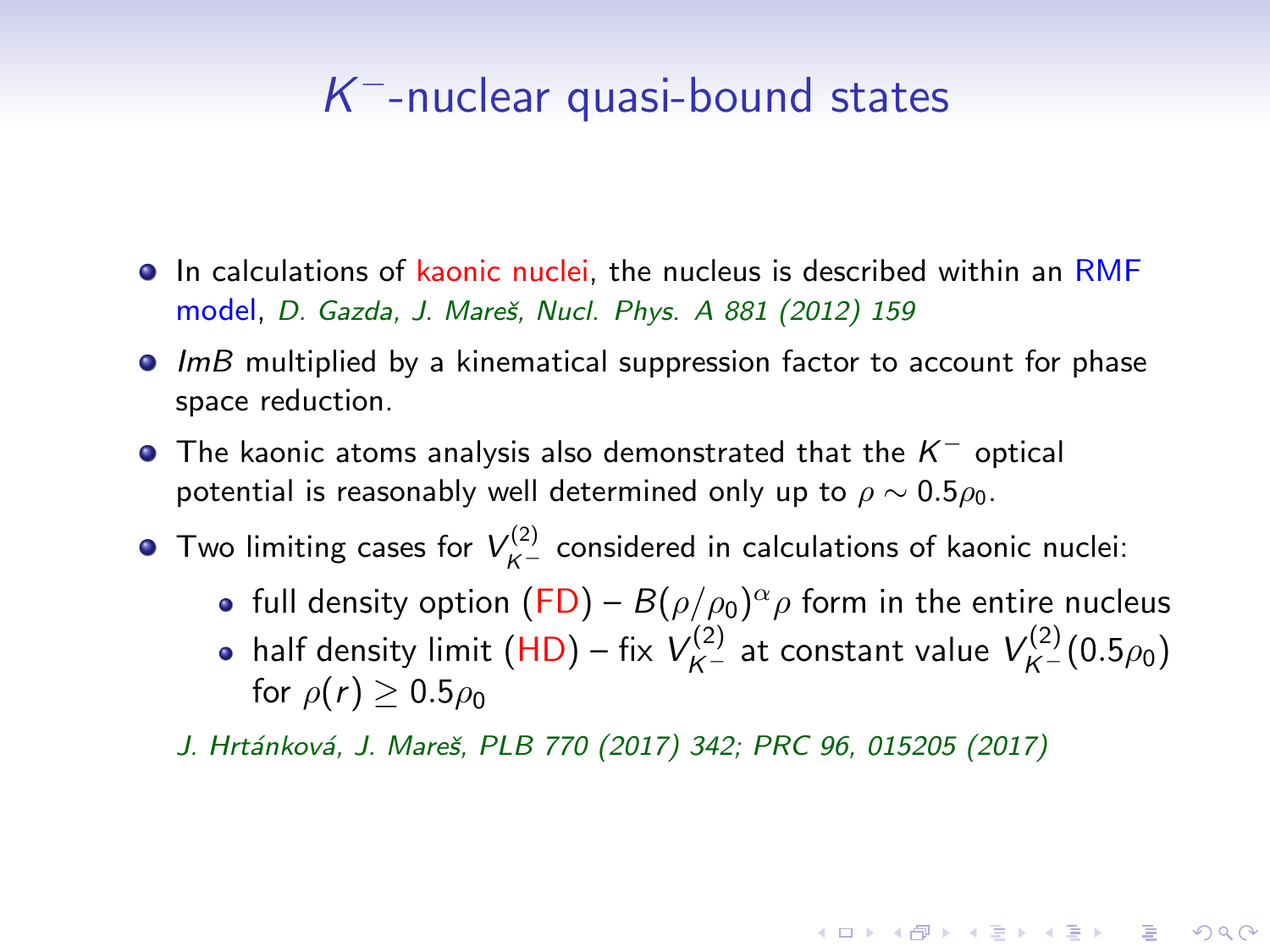# Total  $K^-$  optical potential



The respective contributions from  $K^-N$  and  $K^-NN$  potentials to the total real and imaginary K<sup>-</sup> optical potential in the <sup>208</sup>Pb+K<sup>-</sup> nucleus, calculated self-consistently in the KM1 model and for the FD variant. The single-nucleon  $K^-$  potential (green solid line) of the KM model is shown for comparison. Shaded area  $=$  uncertainties in the KNN part input.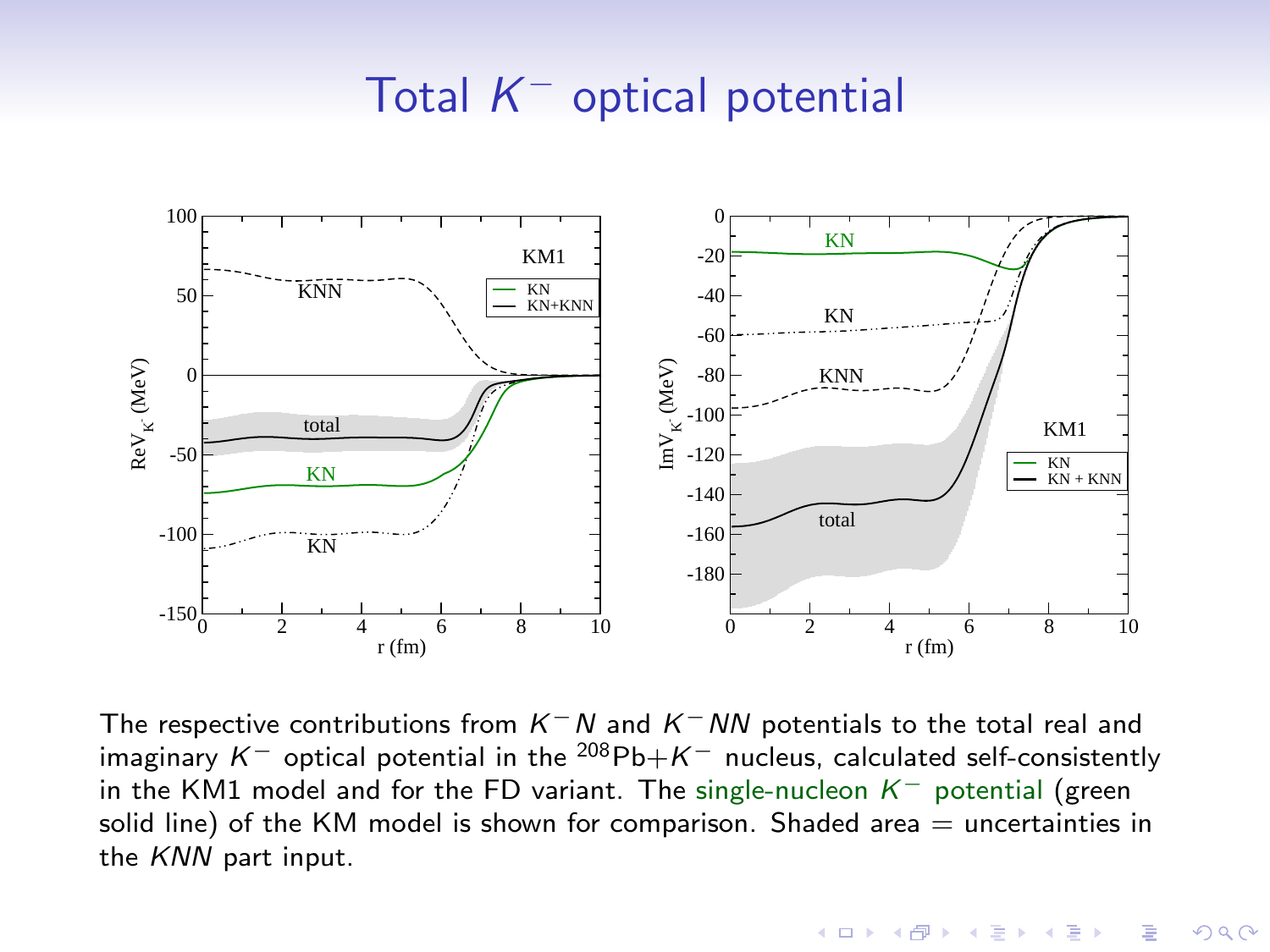# $K^-N$  vs.  $K^-NN$  absorption in <sup>208</sup>Pb



Ratios of Im $V_{K^-}^{(1)}$  and Im $V_{K^-}^{(2)}$  potentials to the total Im $V_{K^-}$  as a function of radius, calculated self-consistently for the  $^{208}Pb+K^-$  system. The vertical lines mark the nuclear surface density of 0.15  $\rho_0$ .

Left: HD and FD versions compared for the KM1 model. Right: the KM and P models compared in the FD version.

 $\overline{K}NN$  absorption dominates in nuclear interior, the  $\overline{K}N$  absorption at low densities.

**KORK ERKER ADE YOUR**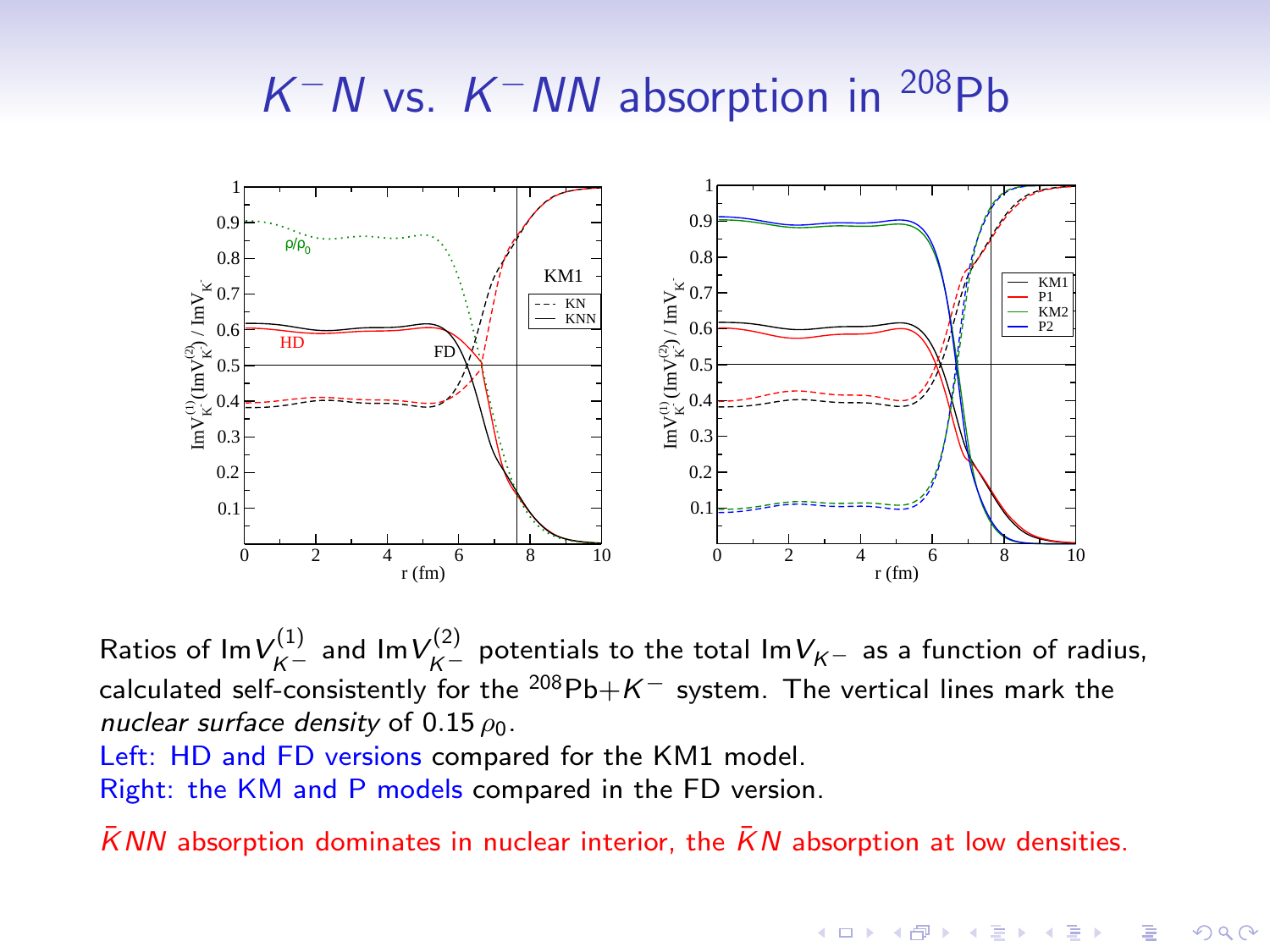# $K^-$  1s binding energies and widths

First step:  $V_{\text{opt}} = V_{K^-}^{(1)}$ , the  $\bar{K}N$  interactions provided by the P, KM, M1, and M2 models, self-consistency ( $\sqrt{s}$  energy, binding energy  $B_{K-}$ ) applied



 $4$  ロ )  $4$   $\overline{r}$  )  $4$   $\overline{z}$  )  $4$   $\overline{z}$  )

 $299$ 

Result: Relatively deeply bound states with reasonable widths, **but** ...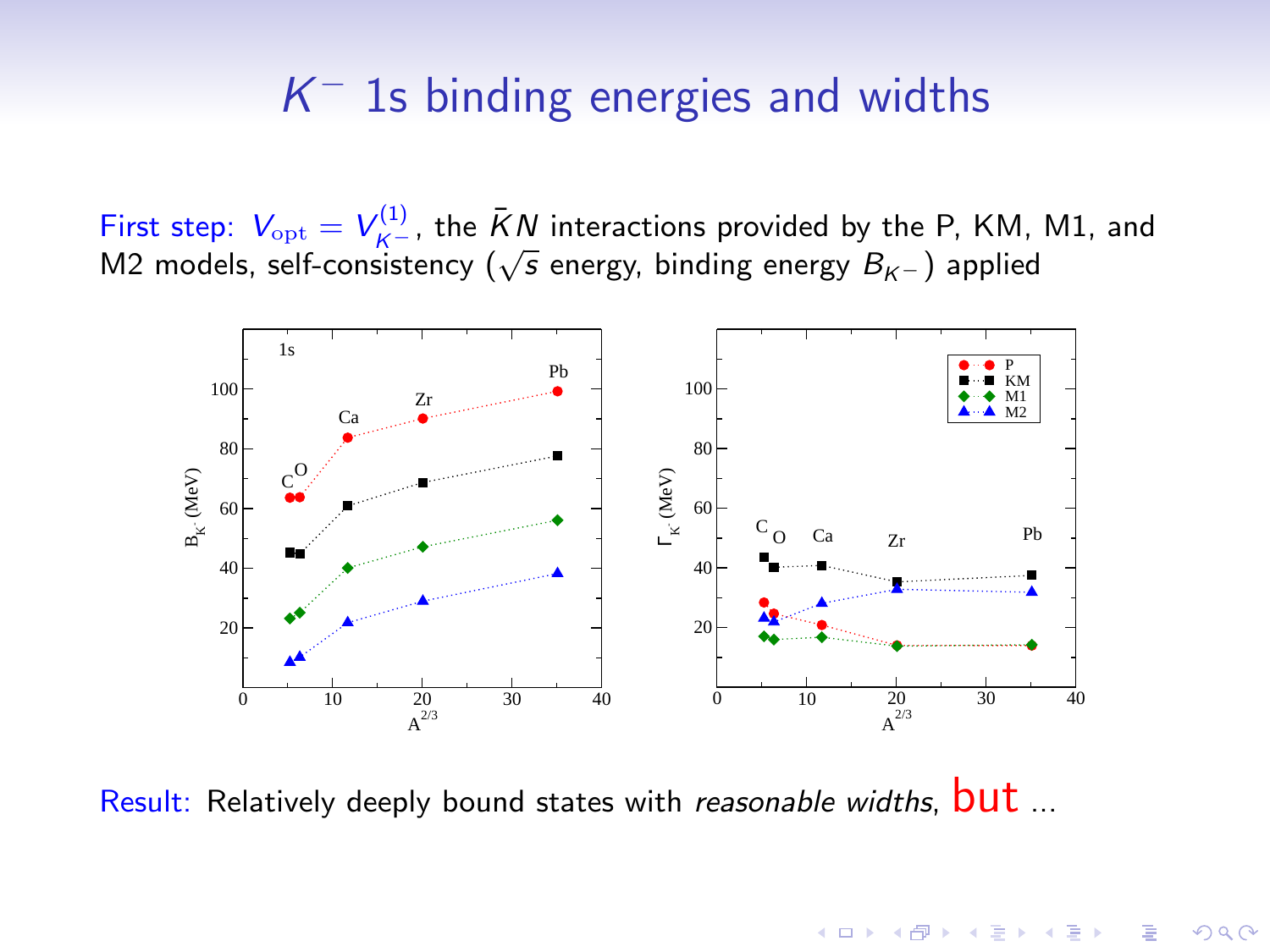# $K^-$  1s binding energies and widths

... when the K<sup>−</sup>NN phenomenological term  $V_{K^- \to K}^{(2)} \sim B(\rho/\rho_0)^{\alpha}$  (α = 1 or 2) is added, some states are not bound and the absorption widths become larger than the pertinent binding energies  $\Rightarrow K^-$ -nuclear states are not likely (at least not for  $A \ge 12$ )

| <b>KM</b> model     |                | $\alpha=1$ |     | $\alpha = 2$ |     |       |
|---------------------|----------------|------------|-----|--------------|-----|-------|
|                     |                | <b>KN</b>  | HD  | FD           | НD  | FD    |
| $\overline{16}$ O   | $B_{K}$        | 45         | 34  | not          | 48  | not   |
|                     | $\Gamma_{K^-}$ | 40         | 109 | bound        | 121 | bound |
| 40Ca                | $B_{K^-}$      | 59         | 50  | not          | 64  | not   |
|                     | $\Gamma_{K^-}$ | 37         | 113 | bound        | 126 | bound |
| $\overline{208}$ Pb | $B_{K^-}$      | 78         | 64  | 33           | 80  | 53    |
|                     | $\Gamma_{K-}$  | 38         | 108 | 273          | 122 | 429   |
| P model             |                | $\alpha=1$ |     | $\alpha = 2$ |     |       |
| 16 <sub>O</sub>     | $B_{K}$        | 64         | 49  | not          | 63  | not   |
|                     | $\Gamma_{K^-}$ | 25         | 94  | bound        | 117 | bound |
| $40$ Ca             | $B_{K-}$       | 81         | 67  | not          | 82  | not   |
|                     | $\Gamma_{K^-}$ | 14         | 95  | bound        | 120 | bound |
| $\overline{208}$ Pb | $B_{K^-}$      | 99         | 82  | 36           | 96  | 47    |
|                     | $\Gamma_{K^-}$ | 14         | 92  | 302          | 117 | 412   |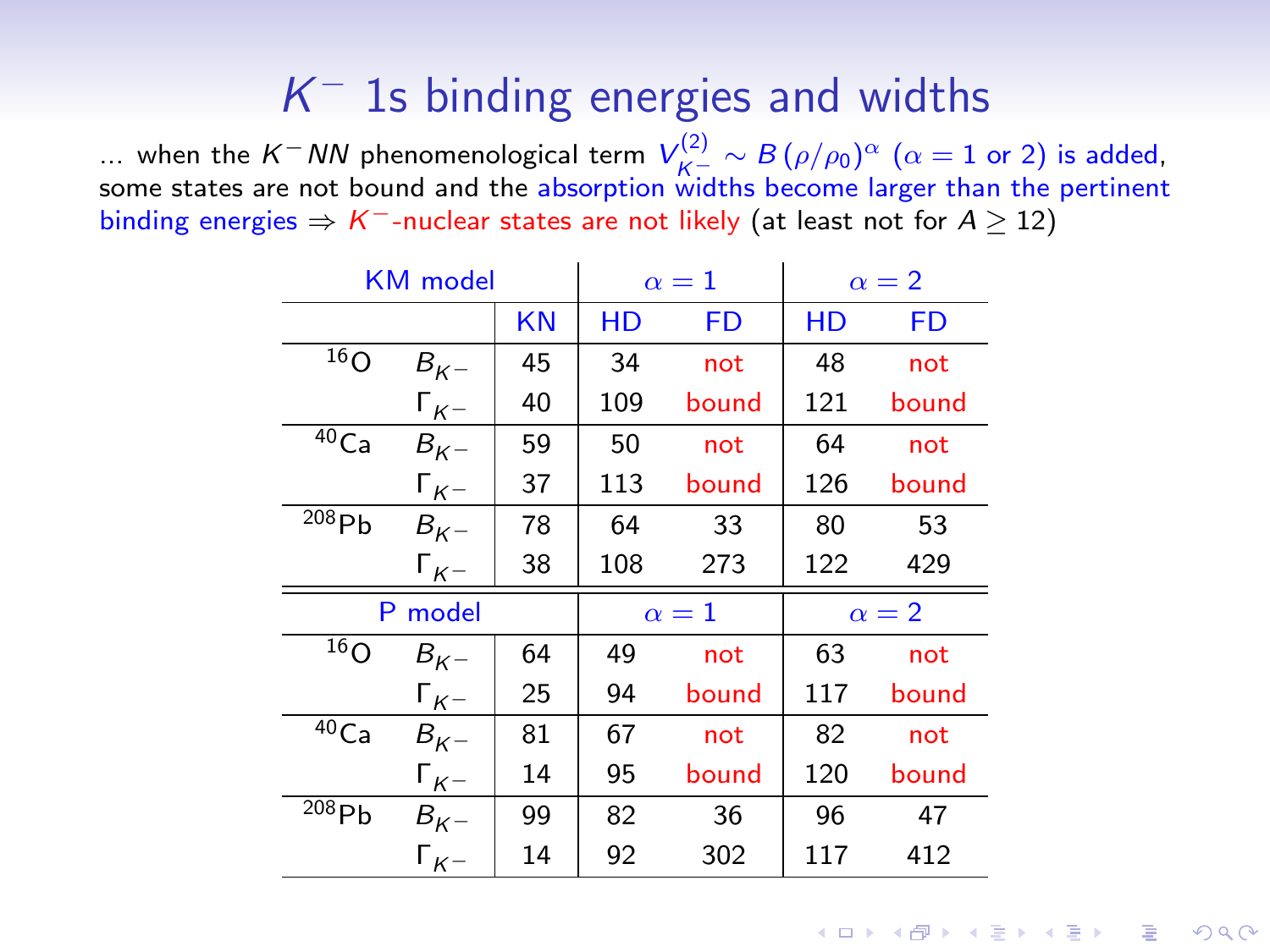# Microscopic model for in-medium  $K$ <sup>-</sup> NN absorption

Can we improve on the  $K^-NN$  absorption? Earlier microscopic treatment in T. Sekihara et al. - PRC 86, 065205 (2012) for the K<sup>-</sup>NN, free space  $\bar{K}N$  amplitudes H. Nagahiro et al. - PLB 709, 87 (2012) for the  $\eta'$  NN system New work on the  $\overline{K}NN$  system employs the in-medium BCN and P amplitudes: J. Hrtánková,  $\hat{A}$ . Ramos - prepared for a publication (2019)



 $K^-$  NN self-energy

$$
\begin{array}{lcl} \Pi_{AB}(\vec{q},q_{0}) & = & -{\rm i}t_{K^{-}N_{1}\rightarrow As}t_{K^{-}N_{1}\rightarrow Ab}^{*}V_{\partial B N_{2}}V_{\partial B N_{2}}\\[2mm] & \cdot & \int \frac{d^{4}q}{(2\pi)^{4}}U_{A N_{1}}(\rho-q)U_{B N_{2}}(q)q^{2}\frac{1}{q^{2}-m_{\partial}^{2}}\frac{1}{q^{2}-m_{b}^{2}} \end{array}
$$

 $\mathbf{E} = \mathbf{A} \oplus \mathbf{A} + \mathbf{A} \oplus \mathbf{A} + \mathbf{A} \oplus \mathbf{A} + \mathbf{A} \oplus \mathbf{A} + \mathbf{A} \oplus \mathbf{A} + \mathbf{A} \oplus \mathbf{A} + \mathbf{A} \oplus \mathbf{A} + \mathbf{A} \oplus \mathbf{A} + \mathbf{A} \oplus \mathbf{A} + \mathbf{A} \oplus \mathbf{A} + \mathbf{A} \oplus \mathbf{A} + \mathbf{A} \oplus \mathbf{A} + \mathbf{A} \oplus \mathbf{A} + \mathbf{A$ 

 $200$ 

t-matrices taken from chiral meson-baryon models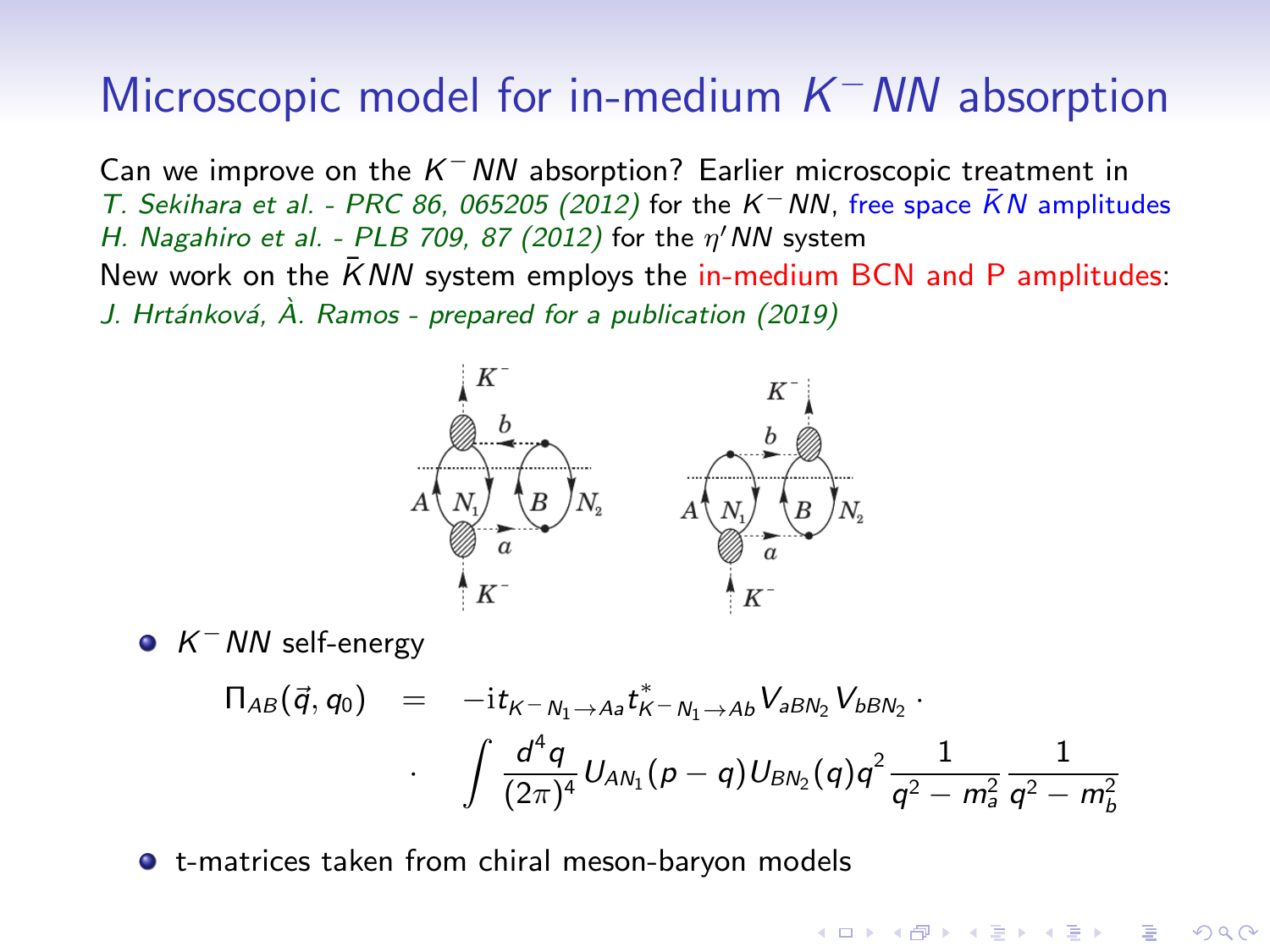# $K$ <sup>-</sup> NN absorption - sample (preliminary!) results

 $\bullet$  AMADEUS measurement of the Λp to  $\Sigma^{0}$ p production rate in K<sup>-</sup>NN QF absorption

$$
\mathcal{R} = \frac{\text{BR}(K^- \rho p \to \Lambda \rho)}{\text{BR}(K^- \rho p \to \Sigma^0 \rho)} = 0.7 \pm 0.2 \text{(stat.)}^{+0.2}_{-0.3} \text{(syst.)}
$$

R. Del Grande et al. - Eur. Phys. J. C79 (2019) 190

 $\bullet$  two settings of the K<sup>−</sup>NN model used assuming  $B_{K-} = 0$  and 50 MeV; the Pauli blocked (WRW) amplitudes reproduce the experimental rate, the free space amplitudes do not  $\Rightarrow$  medium effects are relevant!

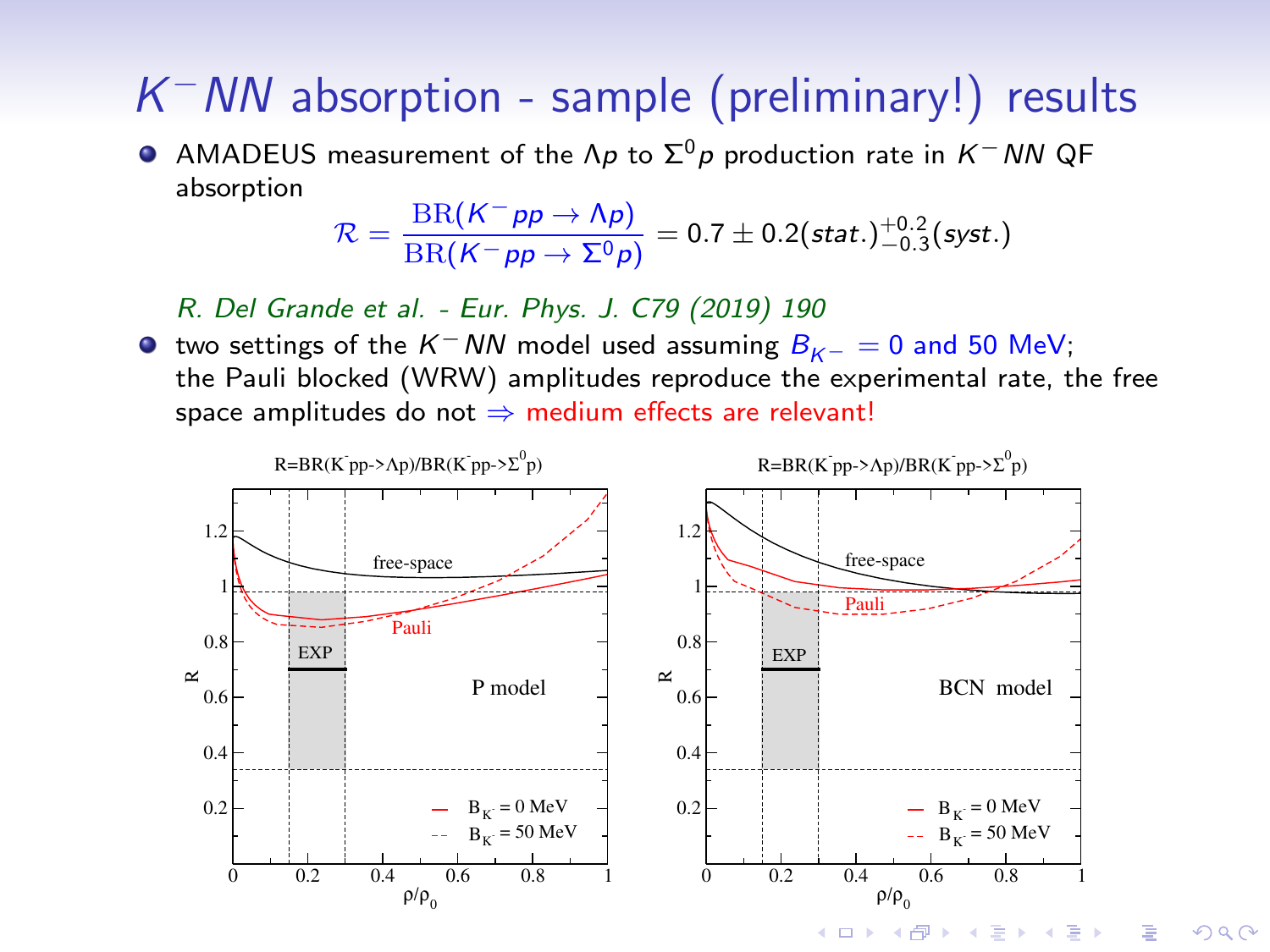# $K$ <sup>-</sup> NN absorption - sample (preliminary!) results



Ratio of single nucleon  $(K^-N)$  and two-nucleon  $(K^-NN)$  absoptive potentials to the total absorptive potential ( $\text{Im}V_{K-}$ ). The grey bouds shows the region of densities probed by low energy K<sup>-</sup>. Left - P model, right - BCN model.

**KORK ERKER ADE YOUR** 

 $B_{\kappa} = 0$  MeV -  $\bar{K}NN$  starts to dominate at  $\rho \approx \rho_0$  $B_K = 50$  MeV -  $\bar{K}NN$  starts to dominate at  $\rho \approx 0.7 - 0.8 \rho_0$